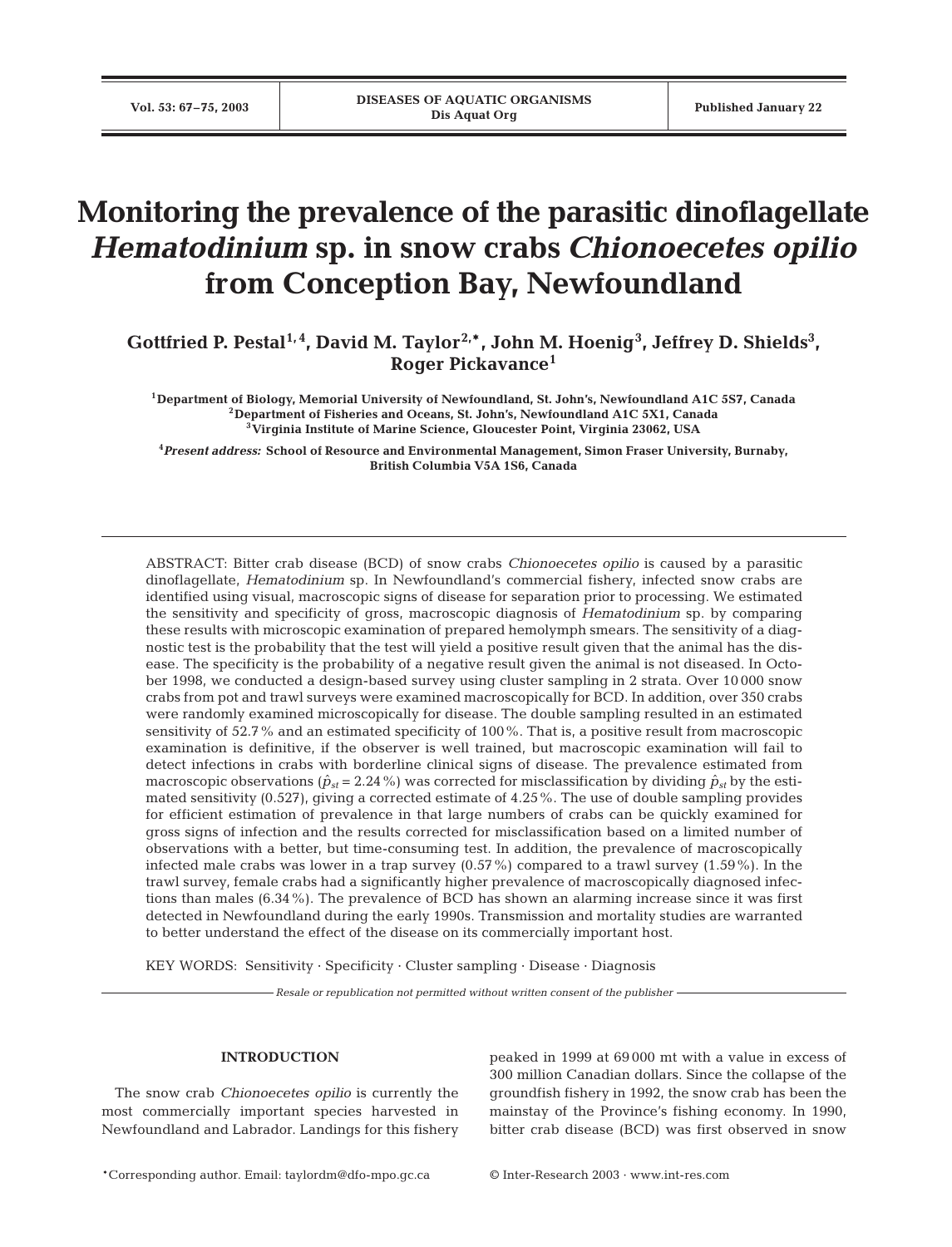crabs off Newfoundland and it has since been reported in increasing numbers of commercial catches (Taylor & Khan 1995). The causative agent of BCD, *Hematodinium* sp., is a parasitic dinoflagellate that lives in the hemolymph of infected crabs (Meyers et al. 1987). The parasite previously damaged the tanner crab *(C. bairdi)* fishery in SE Alaska and is found in snow crabs *C. opilio* from the Bering Sea (Meyers et al. 1987, 1990, 1996). At present, it is not clear if the same species of *Hematodinium* occurs in both Alaska and Newfoundland.

Epizootics of *Hematodinium* spp. have affected several important fisheries. The American blue crab *Callinectes sapidus* fishery has suffered significant annual mortalities in high-salinity waters of Maryland and Virginia (Messick 1994, Messick & Shields 2000). The Norway lobster *Nephrops norvegicus* fishery in Scotland has lost an estimated £2 to 4 million annually to a *Hematodinium*-like parasite (Field et al. 1992, Field & Appleton 1995). The French velvet crab *Necora puber* fishery suffered a catastrophic decline due to *H. perezi* (Wilhelm & Boulo 1988, Wilhelm & Miahle 1996), and the edible crab *Cancer pagurus* fishery was also affected by the same or a similar agent (Latrouite et al. 1988). Given the negative effects of *Hematodinium* spp. on other fisheries and their industries, BCD represents a significant threat to Newfoundland's snow crab fishery.

Preliminary data indicate that since 1990, the prevalence of *Hematodinium* sp. in snow crabs off Newfoundland has increased, but until now there have been no quantitative surveys of prevalence (Taylor & Khan 1995, D. M. Taylor unpubl. data). Changes in prevalence from one survey to the next can reflect the dynamics of the disease but they can also reflect changes in the composition of the host population due to other factors such as differential fishing pressure, differential migration patterns, or changed sampling procedures. Such changes underscore the need to study factors affecting prevalence in order to better understand the dynamics of the disease.

In 1997, we initiated a study of BCD in snow crabs in Newfoundland. The objectives were: (1) to develop a sampling design and protocol to estimate the prevalence of BCD in snow crabs that accounted for the fact that observations are obtained from clusters of crabs and that made use of the double-sampling theory for increased efficiency; (2) to obtain the first quantitative estimates of prevalence in a pilot study in Conception Bay, Newfoundland; (3) to compare the performance of 2 methods used in detecting *Hematodinium* sp. infections (macroscopic visual examination versus microscopic evaluation of hemolymph smears). We also report on temporal increases in BCD, differences in prevalence with sampling gear, and differences in prevalence between host sexes.

### **MATERIALS AND METHODS**

**Sampling design and protocol.** The prevalence survey took place in Conception Bay, Newfoundland, during the annual stock assessment survey from 28 September to 9 October 1998. For developing the prevalence estimator, the bay was arbitrarily stratified into 2 depth strata (200 to 249 m and  $>250$  m) with known areas calculated from nautical charts (58.38 nautical square miles or  $151.2 \text{ km}^2$ , and  $23.39$  nautical square miles or  $60.58 \text{ km}^2$ , respectively). A shallower stratum, <200 m in depth, was also sampled, but there were only 3 trap and 2 trawl stations below 200 m; those stations were not included in the analyses.

Stations were chosen randomly for each day. Crabs were sampled at each station with either a fleet of traps or a trawl or both. Thus, each station provided a cluster sample. Traps were deployed in 'fleets' of 8 standard Japanese conical traps, 5 of which had 13.1 cm mesh and 3 of which had 3.1 cm mesh. Each trap was baited with 3 kg of previously frozen northern shortfin squid *Illex illecebrosus* and Atlantic mackerel *Scomber scombrus*. The standard soak time for traps was 24 h, but because of weather conditions in the autumn actual soak times varied from 16 to 139 h. For trawls, a lined No. 36 shrimp trawl with a 'tickler' chain and SCANMAR sensors was dragged across the bottom for 10 min at a speed of 2.5 knots.

Most of the captured snow crabs were examined but, because of logistical constraints associated with the handling of thousands of individuals, some crabs were only counted. When traps were retrieved, the procedure was to place the contents of each trap into a separate basket. When a basket was filled, the crabs within were examined. The remaining crabs from the trap were sexed, counted and released. Using this procedure, over 80% of the captured crabs were examined. When trawls were retrieved, the catch was rinsed with seawater, snow crabs were sorted into baskets, and all non-target species were released. In most cases, all of the baskets containing snow crabs were processed as for traps. However, in 2 trawls, too many crabs were collected to be sampled. In these trawls, 5 baskets containing snow crabs were randomly selected and processed as for traps. Snow crabs in baskets that were not selected were counted by sex. Using this procedure, over 81% of the crabs were examined.

A subsample of hemolymph was taken from every eighth crab processed in the trawl survey, except for certain days on which no hemolymph sampling was done. No bias arises from not sampling on some days because each day's station locations were selected randomly. A previous pilot study indicated that 1 in 8 crabs could be subsampled by 1 person without slowing the standard survey sampling during trawl opera-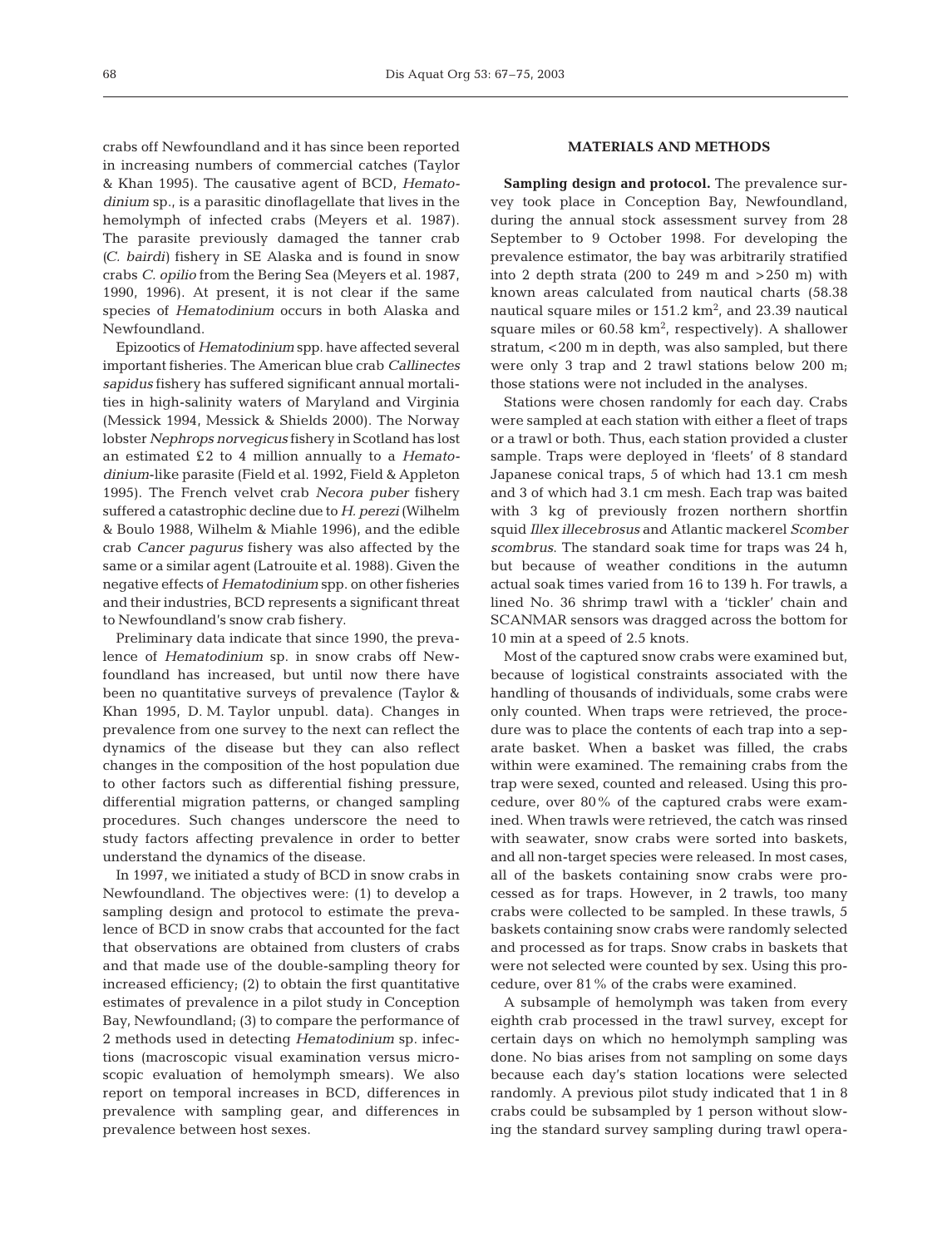tions. In addition, a hemolymph sample or a smear was obtained from every crab that showed macroscopic signs of infection on those days when the disease survey was in effect. No hemolymph samples were taken from crabs in the trap survey.

Sex, carapace width, shell condition and macroscopic signs of bitter crab disease were noted for all the crabs examined. Shell conditions were determined using criteria described by Taylor et al. (1989). The primary macroscopic sign of infection with *Hematodinium* sp. was a distinct pink or red discoloration to the carapace that gave the crabs a cooked appearance (Fig. 1). Infected crabs also had an opaque, solid white ventrum, listless or lethargic behavior, and milky, discolored hemolymph (Meyers et al. 1990, Taylor & Khan 1995).

**Laboratory procedures.** Hemolymph samples were drawn with a 23 gage needle on a 3 ml tuberculin syringe from the arthrodial membrane at the juncture of



Fig. 1. *Chionoecetes opilio.* Ventral (A) and dorsal (B) aspect of infected (macroscopically diagnosed) and uninfected snow crabs

the basis and the ischium of the cheliped or a walking leg. Hemolymph samples were handled in 1 of 3 ways. Method 1: Hemolymph was placed on an acid-cleaned, poly-l-lysine-coated microslide, fixed immediately in Bouin's solution, and transported in Bouin's solution to the laboratory for further processing. Method 2: Small crabs (<40 mm carapace width) were bled by detaching the dactyl from a walking leg, squeezing out a drop of hemolymph onto a slide, and drying the thick smear for later processing. Method 3: Due to the difficulty of using fixatives in Coplin jars while at sea, we also used a cold fixation method. Briefly, a uniquely coded 3 ml syringe with a 23 gage needle was preloaded with 1 ml ice-cold, 10% formalin in filtered seawater. Crab hemolymph was drawn into a syringe at a proportion of approximately 1:2 to 1:5 hemolymph to fixative. The fixed hemolymph was gently shaken, stored on ice for transportation, and refrigerated until processed. In the laboratory, aliquots of

> fixed hemolymph were placed on poly-l-lysine-coated slides, allowed to settle for 45 s, post-fixed in Bouin's solution for 24 h, and transferred to 70% ethanol for holding. Regardless of the preparation protocol, all of the smears were hydrated, stained with Jenner-Giemsa for 10 to 20 min (Presnell & Schreibmann 1997), dehydrated through an acetone series, cleared in a xylene series, and mounted in cytoseal.

> Stained smears were examined with a light microscope at  $400 \times$  for 5 min each in random order and with coded identification numbers to prevent bias. Smears were classified as 'infected' when at least 1 clearly identifiable *Hematodinium* sp. cell of any stage was found (Meyers et al. 1987, Taylor & Khan 1995). Identification was based on cell size and the presence of condensed chromatin in the nucleus (a feature of the dinoflagellates; Chatton & Poisson 1931).

> **Estimating prevalence based on macroscopic criteria.** Each fleet (set) of traps and each tow of the trawl provided a cluster sample of crabs. The goal was to combine the observations on prevalences in the clusters into a single estimate of the prevalence in the population. Within a depth stratum *i*, the estimated prevalence,  $\hat{p}_i$ , can be computed as:

$$
\hat{p}_i = \frac{\sum_{j=1}^{n_i} x_{ij}}{\sum_{j=1}^{n_i} z_{ij}}
$$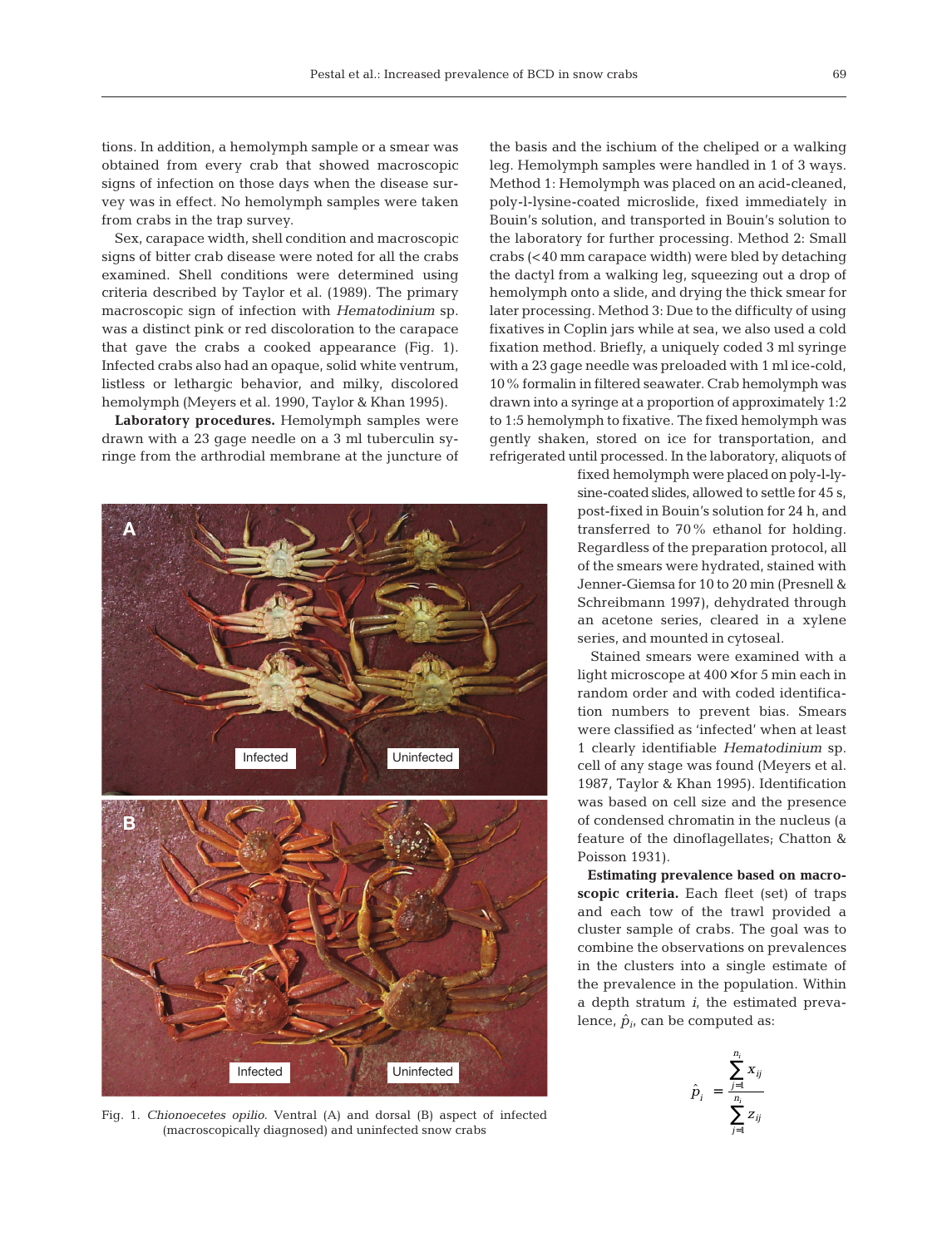where  $n_i$  is the number of clusters sampled in Stratum  $i$ ,  $x_{ij}$  is the number of infected animals in the *j*th cluster from Stratum  $i$ , and  $z_{ij}$  is the number of crabs captured in the *j*th cluster from Stratum *i*.

The overall estimate of prevalence,  $\hat{p}_{st}$ , is a weighted sum of the stratum estimates,  $\hat{p}_i$ . The weights correspond to the relative abundances of crabs in the strata and thus depend on the size of the strata (i.e. *Ai*, area) and the relative density of crabs in the strata. The former are known from nautical charts and the latter are estimated from the catch rates. The weighting factors are computed as:

$$
\omega_i = \frac{A_i \overline{z}_i}{\sum_{h=1}^{I} A_h \overline{z}_h}
$$

where *I* is the number of strata and  $\bar{z}_h$  is the mean catch per tow (or mean catch per set) of crabs in the *h*th stratum:

$$
\overline{z}_{h} \; = \; \sum_{j=1}^{n_h} \frac{z_{h j}}{n_h}
$$

The resulting estimator of prevalence is:

$$
\hat{p}_{st} = \sum_{i=1}^{I} \omega_i \hat{p}_i \tag{1}
$$

Using the 'delta' or Taylor's series method (Seber 1982), an estimator for the variance of Eq. (1) can be calculated as (Pestal 1999):

$$
\hat{V}(\hat{p}_{st}) \approx \sum_{i=1}^{I} \alpha_i \hat{V}(\overline{x}_i) + \sum_{i=1}^{I} \beta_i \hat{V}(\overline{z}_i) - 2 \sum_{i=1}^{I} \gamma_i \hat{\text{cov}}(\overline{x}_i, \overline{z}_i)
$$

where

$$
\alpha_i = \left(\frac{A_i}{v}\right)^2, \quad \beta_i = \left(\frac{A_i u}{v^2}\right)^2, \quad \gamma_i = \frac{A_i^2 u}{v^3}, \quad \text{and}
$$
\n
$$
\overline{x}_i = \frac{\sum_{j=1}^{n_i} x_{ij}}{n_i}
$$

Here 
$$
u = \sum_{h=1}^{I} A_h \overline{x}_h
$$
 and  $v = \sum_{h=1}^{I} A_h \overline{z}_h$ 

In the special case where  $I = 1$  stratum, the variance formula simplifies to that for simple cluster sampling (Dawe et al. 1993):

$$
\hat{v}(\hat{p}) = \frac{\sum_{j=1}^{n} (x_j - \hat{p}z_j)^2}{n(n-1)\bar{z}^2}
$$

**Sensitivity and specificity.** Although hemolymph smears do not provide a perfectly reliable test because recently infected individuals may have too few parasite cells to be detected, we treated the smears as the standard against which macroscopic observations could be compared.

The sensitivity and specificity of the macroscopic test were estimated in 2 ways. First, the systematic sample of every eighth crab was examined by both diagnostic methods, and the results were summarized in a crossclassified  $2 \times 2$  table (Table 1). From this, the sensitivity,  $S_{e}$ , and specificity,  $S_{p}$ , of the macroscopic approach could be estimated as:

$$
S_e = \frac{\text{number infected according to both methods}}{\text{number infected according to smear}} \tag{2}
$$

and

$$
S_p = \frac{number\ not\ infected\ according\ to\ both\ methods}{number\ not\ infected\ according\ to\ smear}
$$
 (3)

Second, additional information was available about the sensitivity and specificity of the macroscopic approach because every crab designated positive for the disease according to macroscopic criteria was further tested by examination of the hemolymph. We incorporated this additional information by viewing the macroscopic examination of all crabs as providing a (post-)stratification of the observations into 2 categories ('macroscopically positive' and 'macroscopically negative'). Each of these 2 categories was then subsampled with hemolymph slides prepared for about half of the 'macroscopically positive' crabs and for one-eighth of the 'macroscopically negative' crabs.

With this approach we then let  $Q_0$  be the number of crabs visually examined that are macroscopically negative and  $Q_1$  be the number macroscopically positive. Let  $q_0$  and  $q_1$  be the number of crabs drawn from the  $Q_0$  and  $Q_1$  individuals, respectively, that are examined microscopically. The results of the microscopic examinations are summarized as counts, *Rij*, for *i* and *j* taking values 0 and 1, with *i* denoting the result of the microscopic test, *j* denoting the result of the microscopic test, 0 denoting uninfected, and 1 denoting infected. Thus, for example,  $R_{01}$  denotes the number of crabs classified as uninfected by the microscopic method and infected by the macroscopic method.

The sensitivity and specificity are then estimated by:

$$
S_{\rm e} = \frac{(r_{11}/q_1)Q_1}{(r_{11}/q_1)Q_1 + (r_{10}/q_0)Q_0} \tag{4}
$$

$$
S_{\rm p} = \frac{(r_{00} / q_0)Q_0}{(r_{00} / q_0)Q_0 + (r_{01} / q_1)Q_1}
$$
(5)

These equations make use of Bayes' Rule:

$$
\Pr(J = j | I = i) = \frac{\Pr(I = i | J = j) \Pr(J = j)}{\sum_{h=0}^{1} \Pr(I = i | J = h) \Pr(J = h)}
$$

where *I* and *J* are random variables representing the outcome of the microscopic and macroscopic tests,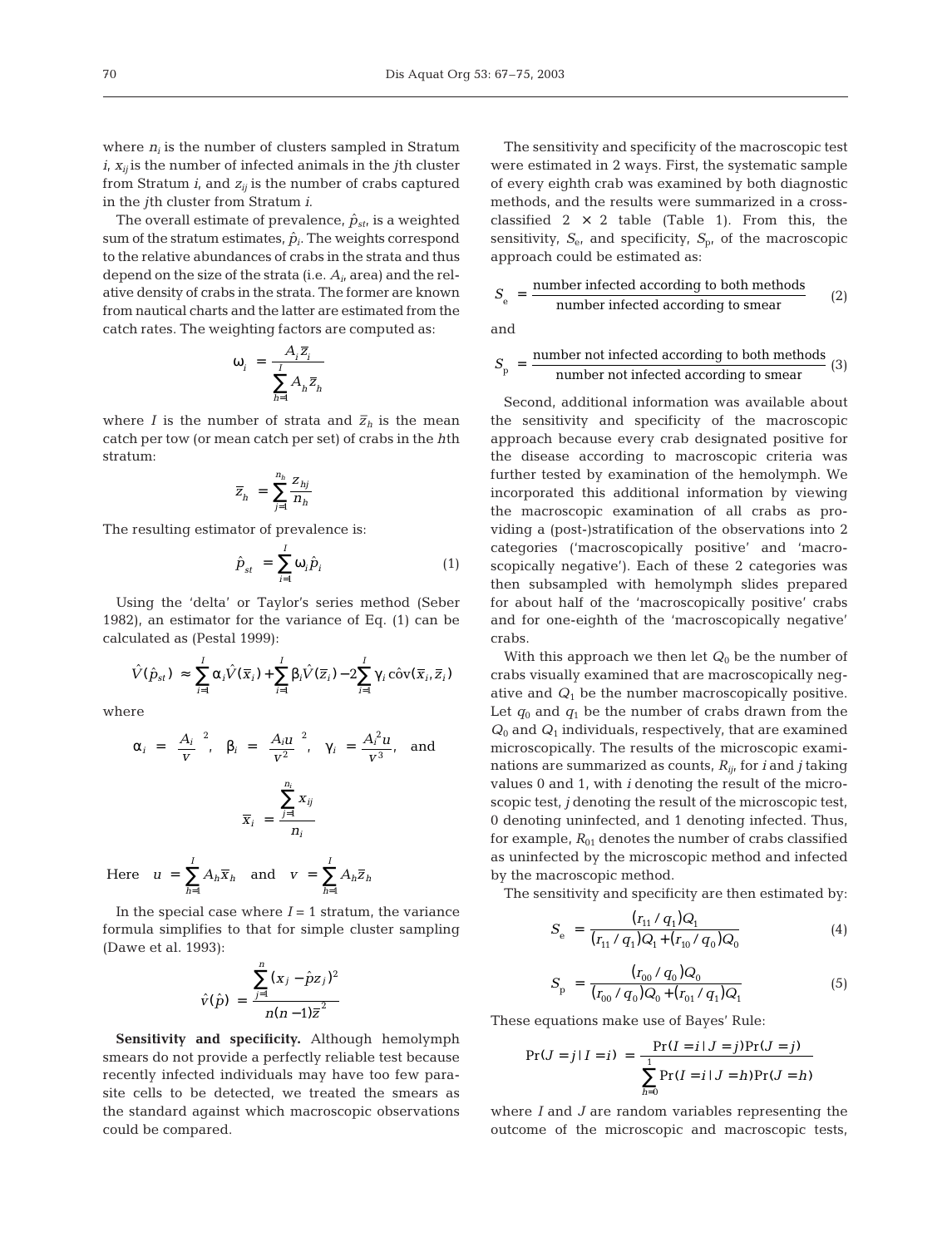respectively, when the tests are applied to a randomly selected individual. In the last equation, the numerator represents the probability of the joint outcome of the 2 tests (joint probability = conditional probability of microscopic result given the macroscopic result  $\times$  probability of getting the macroscopic result). The denominator represents the marginal probability of getting Outcome *i* with the microscopic test.

**Correcting estimated prevalence for misclassification.** The estimated prevalence based on macroscopic criteria,  $\hat{p}_{st}$ , was corrected for misclassification as follows. The estimated prevalence arises as the sum of 2 components: truly infected crabs that test positive by macroscopic criteria, and truly uninfected crabs that test positive (false positives). Let the proportion 'truly infected' be denoted by  $\Pi$ . Then  $\hat{p}_{st}$  can be expressed as:

$$
\hat{p}_{st} = S_e \Pi + (1 - S_p) (1 - \Pi)
$$
 (6)

This can be solved for ∏ to obtain a moment estimator,  $\prod$ , for  $\Pi$ :

$$
\hat{\Pi} = \frac{\hat{P}_{st} + S_{p} - 1}{S_{e} + S_{p} - 1}
$$
\n(7)

In the special case where specificity equals 1.0, the estimator reduces to

$$
\hat{\Pi} = \frac{\hat{P}_{st}}{S_e} \tag{8}
$$

## **RESULTS**

#### **Prevalence as determined by macroscopic diagnosis**

Overall, 10165 snow crabs *Chionoecetes opilio* were examined macroscopically: 5458 from the trap survey and 4707 from the trawl survey. Of these, 31 crabs in the trap and 108 crabs in the trawl surveys were visually positive for infection for an overall apparent, or macroscopically diagnosed, prevalence of 1.37%. However, the apparent prevalence of infection in males was 0.57% in the trap survey (Table 2) and 1.59% in the trawl survey (Table 3), indicating significant differences between survey methods (i.e. trap bias for adult males) in catching and predicting the prevalence of macroscopically diagnosed infections (chi-square = 23.79, df = 1,  $p < 0.001$ ; no overlap, with  $\pm 2$  SE;  $p < 0.05$ ).

Host sex was a distinct factor influencing the prevalence of infections of *Hematodinium* sp. In the trawl survey, male snow crabs had a significantly lower prevalence than females (Tables 3 & 4: 1.59 and 1.68% vs 6.34 and 7.23%, respectively, no overlap, with  $\pm$  2 SE; p < 0.05). Whether these differences were a result of fishing bias toward male crabs, a predilection

|                                              | Table 1. <i>Chionoecetes opilio</i> . Summary of prevalence data |  |  |  |  |
|----------------------------------------------|------------------------------------------------------------------|--|--|--|--|
|                                              | from the systematic survey of the trawl data showing sen-        |  |  |  |  |
| sitivity and specificity of macroscopic test |                                                                  |  |  |  |  |

| Source                                                                           | Microscopically<br>negative<br>positive |     | Total    | % infected |  |
|----------------------------------------------------------------------------------|-----------------------------------------|-----|----------|------------|--|
| Macroscopically                                                                  |                                         |     |          |            |  |
| positive                                                                         | 9                                       | ∩   | 9        | 100.000    |  |
| negative                                                                         | 7                                       | 326 | 333      | 2.102      |  |
| Total                                                                            | 16                                      | 326 | $3.5.5*$ | 4.507      |  |
| *13 macroscopically negative slides were inadvertently<br>lost from the analysis |                                         |     |          |            |  |

Table 2. *Chionoecetes opilio.* Prevalence of macroscopically diagnosed *Hematodinium* sp. infections in snow crabs (by station) for 19 fleets of 8 traps fished during the 1998 Conception Bay assessment cruise. *N*<sub>P</sub>: number parasitized; *N*<sub>T</sub>: total number sampled per station. Variance estimated as in Dawe et al. (1993). Traps were biased toward legal-sized males

| Stn                                                                                                                                                                                                                                | Depth $(m)$      | $N_{\rm P}$             | $N_{\mathrm{T}}$ | Prevalence                       |
|------------------------------------------------------------------------------------------------------------------------------------------------------------------------------------------------------------------------------------|------------------|-------------------------|------------------|----------------------------------|
| $\mathbf{1}$                                                                                                                                                                                                                       | 196 <sup>a</sup> | $\overline{2}$          | 352 <sup>b</sup> | 0.0057                           |
| $\overline{c}$                                                                                                                                                                                                                     | 209              | $\overline{2}$          | 342              | 0.0059                           |
| 3                                                                                                                                                                                                                                  | 190 <sup>a</sup> | $\overline{0}$          | 392 <sup>b</sup> | 0.0000                           |
| $\overline{4}$                                                                                                                                                                                                                     | 222              | $\mathbf{1}$            | 392              | 0.0026                           |
| 5                                                                                                                                                                                                                                  | 228              | $\overline{4}$          | 356              | 0.0112                           |
| 6                                                                                                                                                                                                                                  | 262              | $\overline{\mathbf{c}}$ | 291              | 0.0069                           |
| 7                                                                                                                                                                                                                                  | 272              | 3                       | 359              | 0.0084                           |
| 8                                                                                                                                                                                                                                  | 175 <sup>a</sup> | $\overline{0}$          | 246 <sup>b</sup> | 0.0000                           |
| 9                                                                                                                                                                                                                                  | 226              | $\overline{2}$          | 298              | 0.0067                           |
| 10                                                                                                                                                                                                                                 | 214              | $\overline{1}$          | 199              | 0.0050                           |
| 11                                                                                                                                                                                                                                 | 277              | $\mathbf{1}$            | 266              | 0.0038                           |
| 12                                                                                                                                                                                                                                 | 258              | 7                       | 268              | 0.0261                           |
| 13                                                                                                                                                                                                                                 | 267              | $\overline{0}$          | 193 <sup>b</sup> | 0.0000                           |
| 14                                                                                                                                                                                                                                 | 257              | $\overline{2}$          | 166              | 0.0121                           |
| 15                                                                                                                                                                                                                                 | 263              | $\overline{0}$          | 339              | 0.0000                           |
| 16                                                                                                                                                                                                                                 | 257              | $\overline{0}$          | 336              | 0.0000                           |
| 17                                                                                                                                                                                                                                 | 223              | $\mathbf{0}$            | 260              | 0.0000                           |
| 18                                                                                                                                                                                                                                 | 246              | 3                       | 199 <sup>b</sup> | 0.0151                           |
| 19                                                                                                                                                                                                                                 | 244              | $\mathbf{1}$            | 204 <sup>b</sup> | 0.0049                           |
| Total<br>Variance =                                                                                                                                                                                                                |                  | 31                      | 5458             | 0.0057<br>$2.095 \times 10^{-6}$ |
| $>199$ m <sup>a</sup><br>Variance =                                                                                                                                                                                                |                  | 29                      | 4468             | 0.0065<br>$2.775 \times 10^{-6}$ |
| <sup>a</sup> Shallowest stratum (<200 m) was excluded from stratifi-<br>cation analysis (see Table 4)<br>$b$ Includes in descending order in colums: 1, 10, 1, 1, 1 and<br>5 female crabs; 1 infected female crab was included for |                  |                         |                  |                                  |

Stn 18

of the parasite for female or juvenile crabs, or an increased susceptibility of females or juveniles to the disease was not determined.

The stratification method provided an increase in precision only when there were large differences in prevalence between strata. The estimated prevalence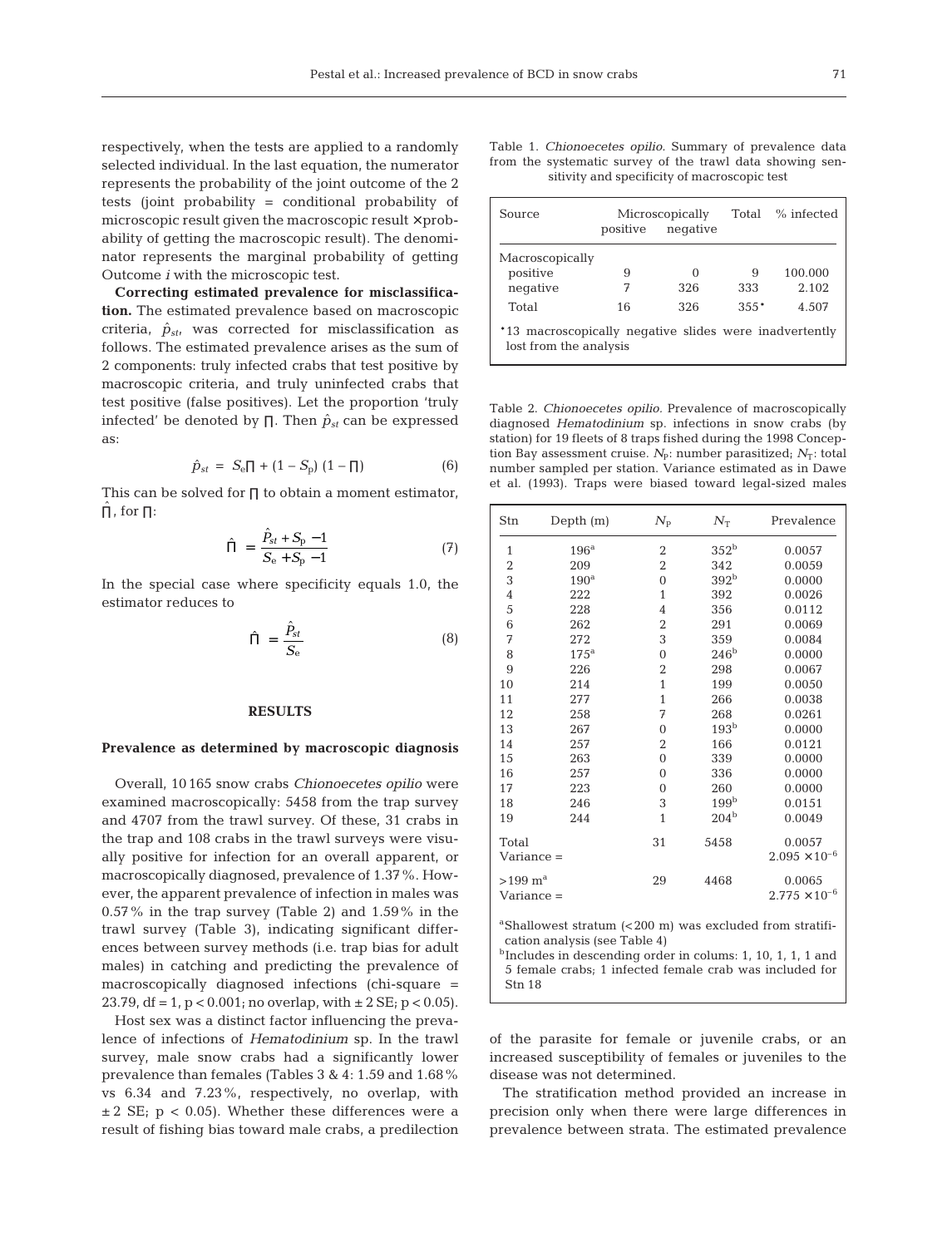Table 3. *Chionoecetes opilio.* Prevalence of macroscopically diagnosed *Hematodinium* sp. infections in snow crabs (by station) for 24 trawls during the 1998 Conception Bay assessment cruise.  $N_{\rm p}$ : number parasitized:  $N_{\rm T}$ : total number sampled per station. Variance estimated as in Dawe et al. (1993)

| Stn                                                                                                   | Depth            | Males                  |                                  | Females                |                                  |  |
|-------------------------------------------------------------------------------------------------------|------------------|------------------------|----------------------------------|------------------------|----------------------------------|--|
|                                                                                                       | (m)              |                        | $N_{\rm p}/N_{\rm T}$ prevalence |                        | $N_{\rm p}/N_{\rm T}$ prevalence |  |
| 1                                                                                                     | 201              | 0/266                  | 0.0000                           | 3/23                   | 0.1304                           |  |
| $\overline{2}$                                                                                        | 229              | 4/452                  | 0.0089                           | 0/16                   | 0.0000                           |  |
| 3                                                                                                     | 224              | 0/60                   | 0.0000                           | 0/1                    | 0.0000                           |  |
| 4                                                                                                     | 245              | 2/325                  | 0.0062                           | 1/62                   | 0.0161                           |  |
| 5                                                                                                     | 226              | 1/229                  | 0.0044                           | 0/7                    | 0.0000                           |  |
| 6                                                                                                     | 260              | 4/195                  | 0.0205                           | 3/41                   | 0.0732                           |  |
| 7                                                                                                     | 270              | 2/346                  | 0.0058                           | 1/1                    | 1.0000                           |  |
| 8                                                                                                     | 152 <sup>a</sup> | 1/84                   | 0.0119                           | 2/16                   | 0.1250                           |  |
| 9                                                                                                     | 224              | 2/203                  | 0.0099                           | 2/27                   | 0.0741                           |  |
| 10                                                                                                    | 224              | 2/161                  | 0.0124                           | 0/4                    | 0.0000                           |  |
| 11                                                                                                    | 282              | 3/113                  | 0.0266                           | 1/3                    | 0.3333                           |  |
| 12                                                                                                    | 231              | 0/131                  | 0.0000                           | 0/12                   | 0.0000                           |  |
| 13                                                                                                    | 279              | 5/171                  | 0.0292                           | 2/21                   | 0.0952                           |  |
| 20                                                                                                    | 91 <sup>a</sup>  | 0/160                  | 0.0000                           | 0/89                   | 0.0000                           |  |
| 21                                                                                                    | 243              | 1/206                  | 0.0049                           | 0/6                    | 0.0000                           |  |
| 22                                                                                                    | 250              | 11/228                 | 0.0483                           | 9/95                   | 0.0947                           |  |
| 23                                                                                                    | 235              | 0/30                   | 0.0000                           | 0/1                    | 0.0000                           |  |
| 24                                                                                                    | 252              | 1/54                   | 0.0185                           | 2/14                   | 0.1429                           |  |
| 25                                                                                                    | 247              | 7/135                  | 0.0519                           | 3/58                   | 0.0517                           |  |
| 26                                                                                                    | 235              | 3/95                   | 0.0316                           | 4/47                   | 0.0851                           |  |
| 27                                                                                                    | 248              | 6/154                  | 0.0390                           | 2/33                   | 0.0606                           |  |
| 28                                                                                                    | 213              | 5/90                   | 0.0556                           | 2/40                   | 0.0500                           |  |
| 29                                                                                                    | 204              | 6/199                  | 0.0302                           | 5/46                   | 0.1087                           |  |
| 30                                                                                                    | 206              | 0/67                   | 0.0000                           | 0/0                    | 0.0000                           |  |
| Total                                                                                                 |                  | 66/4154                | 0.0159                           | 42/663                 | 0.0634                           |  |
| $Variance =$                                                                                          |                  | $1.200 \times 10^{-5}$ |                                  | $1.525 \times 10^{-4}$ |                                  |  |
| >199~m <sup>a</sup>                                                                                   |                  | 65/3910                | 0.0166                           | 40/558                 | 0.0717                           |  |
| $Variance =$                                                                                          |                  | $1.339 \times 10^{-5}$ |                                  |                        | $9.864 \times 10^{-5}$           |  |
| <sup>a</sup> Shallowest stratum (<200 m) was excluded from stratifi-<br>cation analysis (see Table 4) |                  |                        |                                  |                        |                                  |  |

and standard error computed from the stratified data for the male snow crabs were very similar to results obtained when prevalence was estimated ignoring the stratification. This was true for data from both the trap and trawl samples. This was because differences in prevalence between the 2 strata were negligible. However, the stratification method indicated that female snow crabs from the shallow stratum had a significantly lower prevalence than those from the deeper stratum (5.74 vs 10.29%, respectively, no overlap,  $\pm 2$  SE, p < 0.05; Table 4). No such difference was observed for the male crabs in the trawl survey.

## **Sensitivity and specificity**

Shipboard hemolymph samples fixed in syringes containing cold formalin and processed as wet smears Table 4. *Chionoecetes opilio.* Estimated prevalences and variances of macroscopically diagnosed *Hematodinium* sp. infections in snow crabs derived from the stratification of depth (weighted prevalences and delta series method for variances). Shallow: crabs from 200 to 249 m; deep: crabs from  $>250$  m

| Estimator           | Traps                  | Trawls                 |                        |
|---------------------|------------------------|------------------------|------------------------|
|                     | males                  | males                  | females                |
| $\hat{p}_i$ shallow | 0.0062                 | 0.0139                 | 0.0574                 |
| $\hat{p}_i$ deep    | 0.0068                 | 0.0235                 | 0.1029                 |
| $\hat{p}_{st}$      | 0.0064                 | 0.0168                 | 0.0723                 |
| Var $\hat{p}_{st}$  | $2.052 \times 10^{-6}$ | $1.348 \times 10^{-5}$ | $7.623 \times 10^{-5}$ |

on poly-l-lysine-coated slides (Method 3: see subsection 'Laboratory procedures') and those fixed immediately in Bouin's solution in Coplin jars (Method 1) gave excellent results in determining the presence and severity of infections. Both methods were superior to air-dried thick smears (Method 2) for diagnosis because the latter introduced significant artifacts in hemocyte and parasite morphology.

The systematic sample of every eighth crab in the trawl survey resulted in a sample of 355 crabs (Table 1). Of these, 9 crabs showed macroscopic signs of the disease while 346 did not (apparent prevalence = 2.53%). Hemolymph smears were examined from all 9 macroscopically positive and 333 of the macroscopically negative crabs (samples from 13 macroscopically negative crabs were lost). All of the 9 apparently infected crabs tested positive for the presence of *Hematodinium* sp. when hemolymph smears were examined. Of the 333 apparently uninfected crabs, microscopic examination revealed *Hematodinium* sp. cells in 7 (2.10%) of the smears. Because 13 slides from the apparently uninfected category were lost, it was not valid to apply the simple formulae for sensitivity and specificity (Eqs. 2 &3). However, application of Eqs. (4) & (5) gave the following estimates: sensitivity =  $0.527$ ; specificity =  $1.000$ .

## **Correcting estimated prevalence**

We derived a general estimator applicable to estimates of disease prevalence from an area that was arbitrarily stratified by depth and used it to estimate prevalences and variances of BCD in Conception Bay (Table 4). Because there were too few stations represented in the shallowest stratum  $( $200 \text{ m}$ ), we dropped$ it from the estimates (see also Tables 2 & 3). For both the trawl and trap surveys, the standard estimates of prevalence (total number parasitized/total number sampled) were close to the weighted estimates.

In the trawl survey, the prevalence of cryptic infections or macroscopically negative but microscopically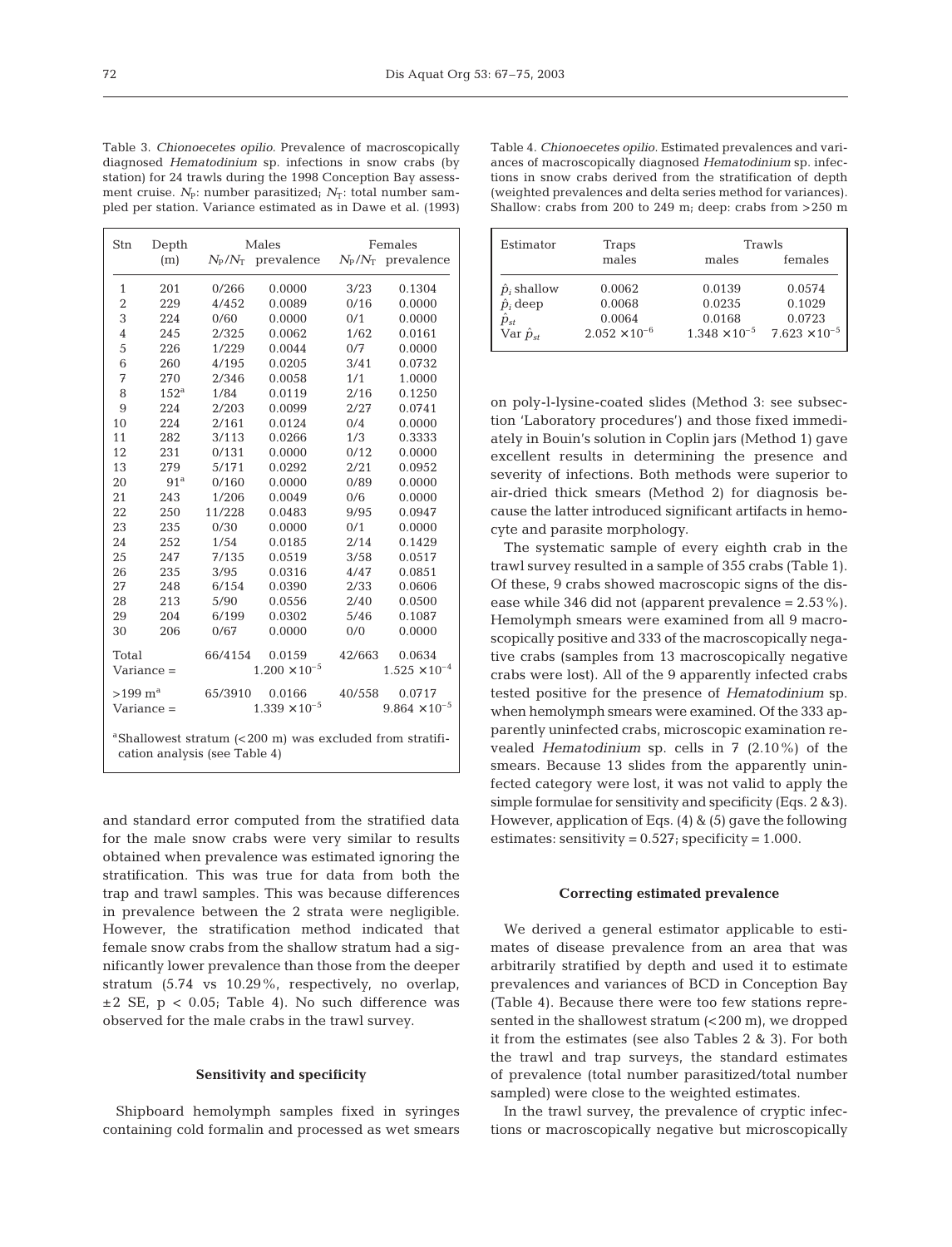positive infections was 7 out of 333 crabs, or 2.10% (Table 1). Thus, the estimated prevalences obtained from macroscopically diagnosed infections (Table 4:  $\hat{p}_{st}$  = 0.64, 1.68, and 7.23%, males in the trap survey, males in the trawl survey and females in the trawl survey, respectively) can be corrected for misclassification by dividing estimated prevalence  $(\hat{p}_{st})$  by the estimated sensitivity (0.527; Eq. 4), giving corrected estimates of prevalence of 1.21% for males in the trap survey,  $3.17\%$  for males in the trawl survey, and 13.32% for females in the trawl survey that includes both macroscopically and microscopically infected crabs.

## **DISCUSSION**

#### **Prevalence**

In Conception Bay, Newfoundland, the prevalence of *Hematodinium* sp. infections in *Chionoecetes opilio* has increased markedly over time. In the 1992 to 1993 fishery assessment, the prevalence determined macroscopically for bitter crab disease (BCD) in male crabs caught in traps was  $0.037\%$  (n = 5 of 12012 crabs), with a single sample of 135 crabs caught in April having a relatively high prevalence of 3.7% (Taylor & Khan 1995). In the 1998 fishery assessment (present study), the prevalence of macroscopically diagnosed BCD in trapped male crabs was 0.57 vs 1.60% in the trawled crabs ( $n = 31$  of 5439 and 108 of 4154, respectively), with very low estimated variances. There was an additional 2.10% prevalence of crabs with asymptomatic infections in the trawl survey. If females are included, the overall prevalence in the trawl survey was 4.25% including macroscopically and microscopically diagnosed infections. Given the similar sample sizes between survey years, the recent prevalences are 1 to 2 orders of magnitude higher than that previously reported from traps (0.037%, Taylor & Khan 1995) and indicate (1) an increase in the prevalence of BCD in the region's commercially important snow crab industry as seen in males from traps, (2) an underestimate of prevalence in crabs taken from traps, and (3) a higher prevalence in females than in males.

The higher prevalence of disease in crabs from trawl samples indicates a distinct bias in collection methods. Similar biases were noted for velvet crabs *Necora puber* infected with *Hematodinium* sp. off Brittany, France. Trawl samples had significantly higher prevalences than pot (trap) samples primarily due to nonselective catching of healthy and listless, diseased crabs (Wilhelm & Boulo 1988, Wilhelm & Miahle 1996). In the present study, the trawl samples probably had higher prevalences because of non-selective sampling

of infected and uninfected crabs, but the trawls also had a lower minimum size of retention than the traps and prevalence tended to be higher in smaller crabs than in larger crabs (D. M. Taylor unpubl. data). Further, the significant difference in prevalence between males and females in the trawl survey suggests that the disease is more prevalent in the smaller female crabs, which are not removed by the fishery and which are not typically monitored by management agencies. Interestingly, Meyers et al. (1990) reported no differences in prevalence between sexes and no differences in prevalence with depth for infections in the tanner crab *Chionoecetes bairdi* fishery. This may have resulted from these authors' use of commercial traps rather than trawls to survey the disease.

Macroscopic signs of BCD become more pronounced as epizootics progress from June through September (Meyers et al. 1987, 1990). In snow crabs from Newfoundland, anecdotal observations based on macroscopically diagnosed BCD infections indicate that the disease appears to be more prevalent at the end of the commercial fishing season (October) than at the beginning of the season (May to June) (D. M. Taylor unpubl. data). In the more heavily infected tanner crab fishery of SE Alaska, the prevalence and intensity of BCD infections increased through spring into late summer (August), then declined through autumn, falling to zero in late winter as previously infected crabs died (Meyers et al. 1990, Eaton et al. 1991, Love et al. 1993). This implies that prevalence estimates made from visual, macroscopic examinations at different times of the year are not comparable and comparisons should be based on standardized surveys. Infections with *Hematodinium* spp. in other species of crabs follow cycles that may be associated with host molting (Meyers et al. 1990, 1996, Eaton et al. 1991), maturation (Messick 1994) and seasonality (Eaton et al. 1991, Messick & Shields 2000). Summer peaks in *Hematodinium* sp. infections occur in tanner crabs *Chionoecetes bairdi* just after molting, but it is not clear if transmission is occurring at this time (Meyers et al. 1990, Eaton et al. 1991). Summer peaks in *H. perezi* infections of blue crabs, *Callinectes sapidus*, occur well after the main molting period. However, the disease is more common in juvenile than adult blue crabs and may be related to frequency of molting in juveniles (Messick 1994, Shields 1994, Messick & Shields 2000) or intense fishing pressure on and removal of adults. Therefore, we recommend that estimates be based on unbiased collection methods that include females and pre-recruits or that estimates be made separately for each component of the population. In addition, seasonal samples that include periods with peak prevalences should be obtained to more fully assess the distribution of the parasite and its impact on the fishery.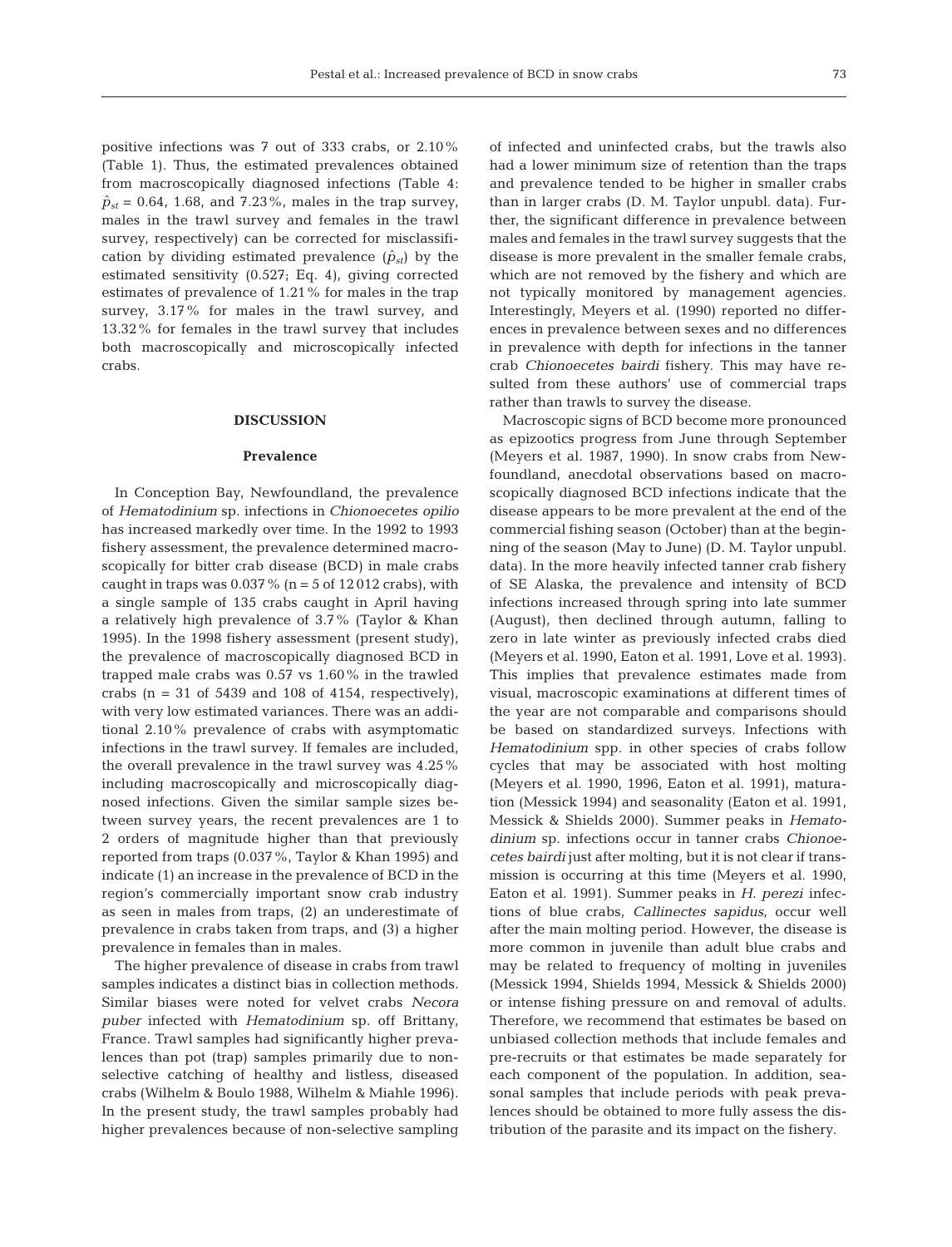#### **Diagnostic procedures**

Comparison of diagnostic procedures based on macroscopic criteria and microscopic examination of hemolymph smears revealed that the macroscopic procedure had high specificity (estimate  $= 1.000$ ). That is, macroscopic signs of infection were specific to the disease. On the other hand, the sensitivity of the macroscopic procedure was 0.527, suggesting that nearly half the infected individuals could be missed if the macroscopic procedure alone were used. The relatively low sensitivity estimate highlights 2 important phenomena: (1) prevalence based solely on macroscopic diagnosis in October was underestimated by approximately 50%, a finding that has significant ramifications for estimating the impact of the disease on the fishery; (2) crabs exhibiting macroscopic signs of infection are in advanced stages of the disease (Meyers et al. 1987). For effective diagnosis, visual, macroscopic identification is highly repeatable if the observations are made by trained observers; however, overall prevalence will be largely under-reported. A more complete assessment of prevalence and the diagnosis of BCD must rely on microscopic examination of hemolymph (Meyers et al. 1990), histological sections (Field & Appleton 1995), immunological detection (Field & Appleton 1996), or molecular techniques (e.g. Hudson & Adlard 1994, 1996, Gruebl et al. 2002).

The duration of infection and the ability to detect microscopic infections (detectability) have been examined in tanner and blue crabs experimentally infected with *Hematodinium* spp. (Meyers et al. 1987, Eaton et al. 1991, Shields & Squyars 2000). Infections were detectable in the hemolymph of experimentally infected tanner crabs after 55, 69, and 97 d post-inoculation (Meyers et al. 1987), but sample sizes were too low for statistical representation. The duration of infection could last as long as 399 to 419 d before sporulation occurred (Eaton et al. 1991). In the temperate-water blue crab, infections were detectable in 30 to 35% of experimentally infected hosts after 14 to 18 d, reaching 80 to 85% after 26 to 32 d, and 100% after 35 d (Shields & Squyars 2000). Histological examinations of the heart indicated 80 to 100% detection after 3 to 5 d post-inoculation. The timeto-development of the pink carapace, i.e. a high intensity, terminal infection, has not been reported in snow crabs, and discoloration of the carapace rarely occurs in infections in the blue crab (J. D. Shields unpubl. data). Thus, while we do not directly report on the ability to detect microscopic infections from infection challenges, our data indicate that microscopic infections are at least as common as those observed macroscopically, and may fall along the timescale of 50 to 100 d post-initial infection, which fits 1 possible time course indicated by Meyers et al. (1987) and Eaton et al. (1991).

For purposes of monitoring the prevalence of the disease, it is necessary to consider the costs associated with a prevalence survey. Use of a molecular probe might provide the most reliable results, but funding for the development of such methodology has not been available. However, in general, when 2 diagnostic procedures are available, with 1 being more reliable but more expensive than the other, increased precision for a fixed cost can be obtained by using a combination of the 2 procedures instead of using just 1 technique. Such combinations of procedures make use of the theory of double-sampling (Tenenbein 1970, Hoenig et al. 2002). Essentially, a large number of error-prone observations can be obtained inexpensively using a technique like macroscopic examination, and then the misclassification rates (sensitivity and specificity) can be estimated by making some observations with both techniques. This approach was adopted in the present study. The estimated specificity for the macroscopic determinations was 1.0 which, if confirmed by further testing, greatly simplifies the procedure and affords greater precision because then only the sensitivity need be estimated in any particular survey.

*Acknowledgements.* The senior author thanks David Schneider and Jean Finney-Crawley, who served on his Honour's thesis committee. We are indebted to Paul O'Keefe and Paul Collins for their invaluable help, and to the skipper and crew of the 'Shamook'. Three anonymous reviewers improved the manuscript. Travel for J.D.S. was supported, in part, by NOAA, Saltonstall-Kennedy Grant NA76FD0148. This is Contribution 2519 from the Virginia Institute of Marine Science.

#### LITERATURE CITED

- Chatton E, Poisson R (1931) Sur l'existance, dans le sang des crabs, de peridiniens parasites: *Hematodinium perezi* n.g., n.sp. (Syndinidae). CR Séances Soc Biol 105:553–557
- Dawe EG, Hoenig JM, Xu X (1993) Change-in-ratio and index-removal methods for population assessment and their application to snow crab (*Chionoecetes opilio*). Can J Fish Aquat Sci 50:1467–1476
- Eaton WD, Love DC, Botelho C, Meyers TR, Imamura K, Koeneman T (1991) Preliminary results on the seasonality and life cycle of the parasitic dinoflagellate causing bitter crab disease in Alaskan tanner crabs (*Chionoecetes bairdi*). J Invertebr Pathol 57:426–434
- Field RH, Appleton PL (1995) A *Hematodinium*-like dinoflagellate infection of the Norway lobster *Nephrops norvegicus*: observations on pathology and progression of infection. Dis Aquat Org 22:115–128
- Field RH, Appleton PL (1996) An indirect fluorescent antibody technique for the diagnosis of *Hematodinium* sp. infection of the Norway lobster *Nephrops norvegicus*. Dis Aquat Org 24:199–204
- Field RH, Chapman CJ, Taylor AC, Neil DM, Vickerman K (1992) Infection of the Norway lobster *Nephrops norvegicus* by a *Hematodinium*-like species of dinoflagellate on the west coast of Scotland. Dis Aquat Org 13:1–15